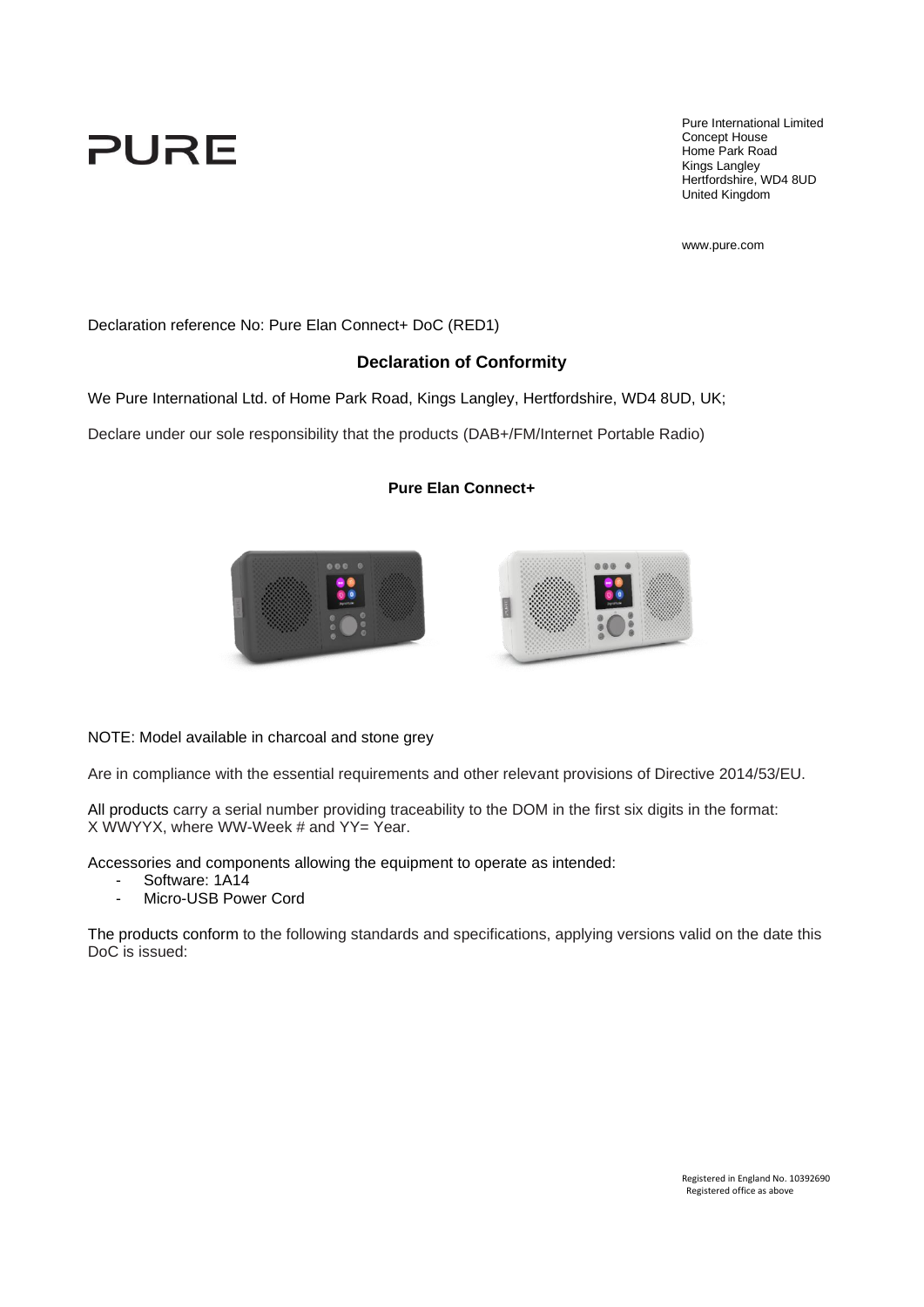# PURE

Pure International Limited Concept House Home Park Road Kings Langley Hertfordshire, WD4 8UD United Kingdom

www.pure.com

Article 3.1(a):

- EN 62311:2020: "Assessment of electronic and electrical equipment related to human exposure restrictions for electromagnetic fields (0 Hz - 300 GHz)"
- EN 62368-1:2014+A11:2017: "Audio/video, information and communication technology equipment Part 1: Safety requirements"

#### Article 3.1(b):

- EN 55032:2015, Class B Electromagnetic compatibility of multimedia equipment (Emission requirements).
- EN 55035:2017: "Information technology equipment Immunity Characteristics Limits and methods of measurement
- EN 61000-3-2:2014: "Electromagnetic compatibility (EMC) Part 3-2: Limits Limits for harmonic current emissions (equipment input current ≤ 16 A per phase)"
- EN 61000-3-3:2013: "Limits Limitation of voltage changes, voltage fluctuations and flicker in public low-voltage supply systems, for equipment with rated current ≤ 16 A per phase and not subject to conditional connection"
- EN 301 489-1 V2.2.3 (2019-11): "Electromagnetic compatibility (EMC) standard for radio equipment and services; Part 1: Common technical requirements; Harmonised Standard covering the essential requirements of article 3.1(b) of Directive 2014/53/EU and the essential requirements of article 6 of Directive 2014/30/EU."
- EN 301 489-17 V3.2.4 (2020-09): "Electromagnetic compatibility (EMC) standard for radio equipment and services; Part 17: Specific conditions for Broadband Data Transmission Systems"

Article 3.2:

- EN 300 328 V2.2.2 (2019-07): "Wideband transmissions systems; Data transmission equip. operating in 2.4GHz ISM band and using wide band modulation techniques.
- EN 301 893 V2.1.1 (2017-05): "5 GHz RLAN;Harmonised Standard covering the essential requirements of article 3.2 of Directive 2014/53/EU"
- EN 303 345-1 V1.1.1 (2019-06): "Broadcast Sound Receivers; Part 1: Generic requirements and measuring methods."
- EN 303 345-3 V1.1.0 (2019-11): "Broadcast Sound Receivers; Part 3: FM broadcast sound service; Harmonised Standard for access to radio spectrum."
- EN 303 345-4 V1.1.0 (2019-11): "Broadcast Sound Receivers; Part 4: DAB broadcast sound service; Harmonised Standard for access to radio spectrum."

Are in compliance with all relevant provisions of the following implementing measures under Directive 2009/125/EC, 2012/27/12 and 2013/12/EU Ecodesign:

Regulation (EC) No. 1275/2008, "Standby and off mode power consumption"

Are in compliance with the RoHS Recast Directive 2011/65/EU and Commission Delegated Directive (EU) 2015/863 of the European Parliament and of the Council on restriction of the use of certain hazardous substances in electrical and electronic equipment.